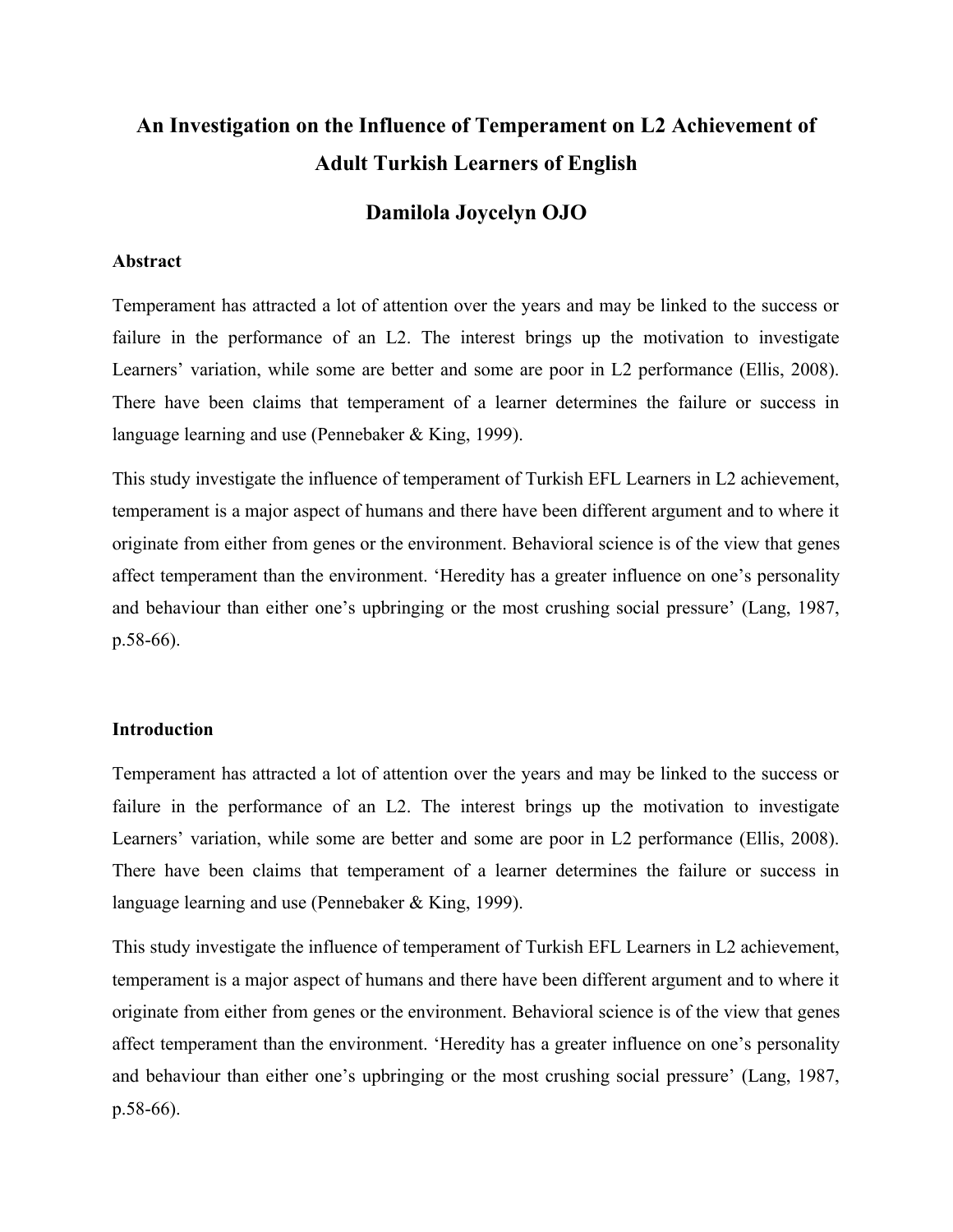As seen in Collins English Dictionary, 'temperament, is a Latin word which means 'to mix'. It can be traced from the ancient times of Socrates, Plato, Hippocrates and Galen to David Keirsey and the likes. The focus however will be on Galen who classify temperament into four types: Sanguine, Melancholy, Choleric and Phlegmatic as seen in Kagan (1998). According to Galen, it is those features which set one individual apart from another individual, in a person, there is the mixture of different temperament types with only one dominant.

Each one have their own unique features which include strengths and weaknesses. People are categorized into the temperament which mostly fit the particular features they might have. The table below briefly give some description of the characteristics of each temperament.

| Sanguine      | Choleric       | Melancholy                    | Phlegmatic |
|---------------|----------------|-------------------------------|------------|
| cheerful      | optimistic     | melancholy                    | calm       |
| friendly      | active         | sensitive                     | dependable |
| talkative     | confident      | analytical                    | efficient  |
| lively        | strong-willed  | perfectionist                 | Easy-going |
| restless      | Quick to anger | moody                         | passive    |
| Self-centered | aggressive     | unsociable                    | stubborn   |
| undependable  | inconsiderate  | rigid                         | lazy       |
| $\sim$        |                | $\blacksquare$<br>$\sim$<br>. |            |

**Table 1.1: Galen's temperament type.**

Source: [www.psychoheresy-aware.org/e-book/4temp-ebk.pdf](http://www.psychoheresy-aware.org/e-book/4temp-ebk.pdf)

There is however, a mixture of two or more temperament in a person with one dominant, means that a person may have the characteristics of a phlegmatic for example and choleric or more but there is only one obvious major temperament which is dominant. https:// en.m Wikipedia.org/wiki/four\_ temperament.

Nyongesa (2004) said personality is of two categories, extrovert and introvert. The extroverts have the features of sanguine and choleric while the introverts have the features of melancholic and phlegmatic. He goes further to talk about the flaws and strengths of the extroverts and introverts.

The sanguine has flaws such as been emotionally unstable, egocentric, undisciplined, exaggerates and unreliable while the strengths are been friendly, passionate, social, honest and responsive. For choleric, the flaws they have include been blunt, cold, mean, sarcastic and easily angered while their strengths is been autonomous, visionary, decisive, forcefully willed. On the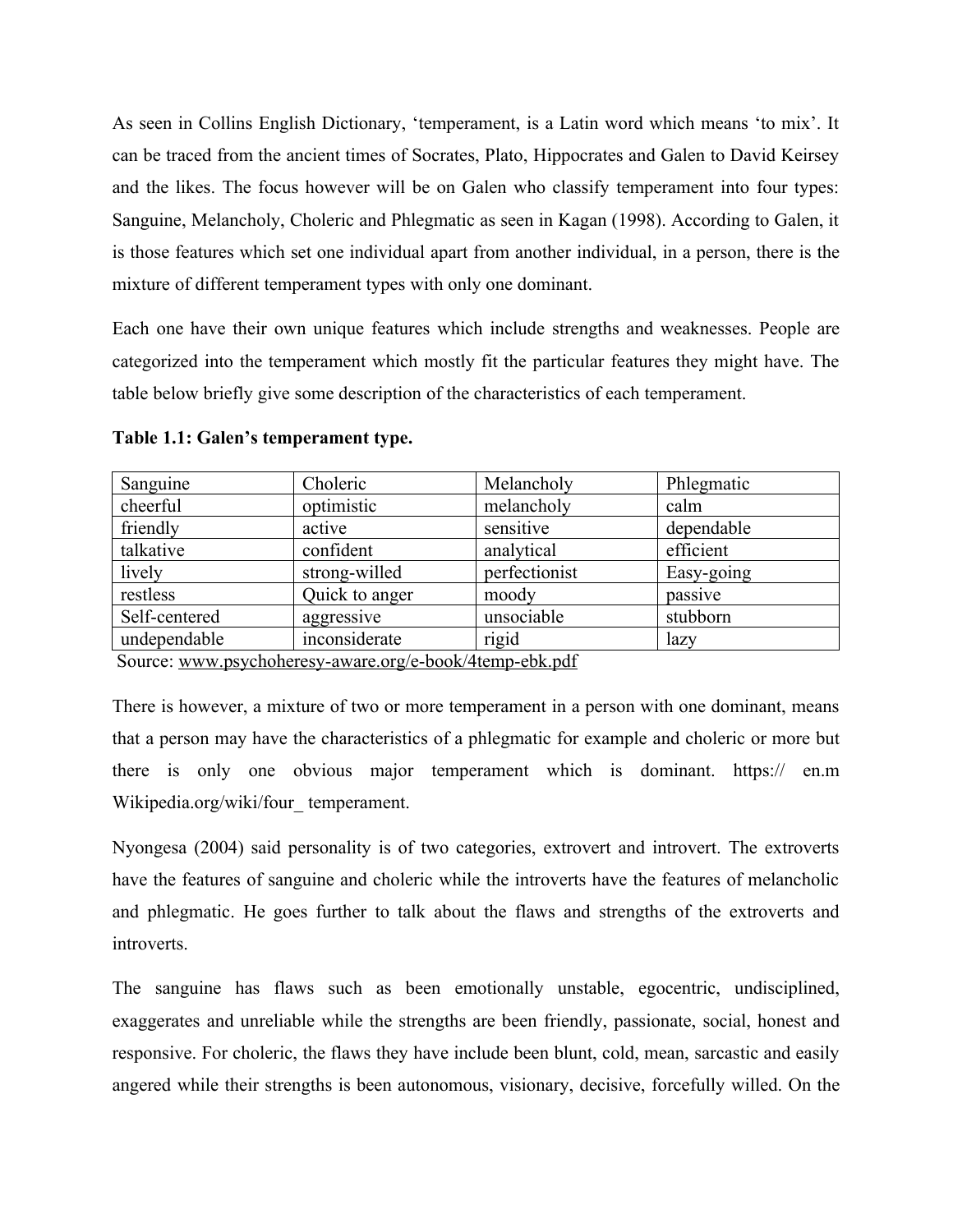other hand for the introverts, the Phlegmatic has strengths as such calmness, dependable, humorous and reliable, while the flaws are such as been passive, worrier, easily frightened and a procrastinator. The melancholic person has flaws such as been moody, pessimistic, revengeful, self-centered and unsocial while the strengths include gifted, analytical power, industrious, aesthetic and self-disciplined.

**Table 1.2:** Temperament grouped

**Stable** 

| Temperament | Features              | Temperament | Features              |
|-------------|-----------------------|-------------|-----------------------|
| Sanguine    | Leadership, Carefree, | Phlegmatic  | Calm, Even-tempered   |
|             | Lively, easygoing,    |             | Reliable, Controlled, |
|             | Responsible,          |             | Peaceful, Thoughtful, |
|             | Outgoing, Sociable.   |             | Careful, Passive      |
| Choleric    | Active, Optimistic,   | Melancholic | Active, Optimistic,   |
|             | Impulsive,            |             | Impulsive,            |
|             | Changeable,           |             | Changeable,           |
|             | Excitable             |             | Excitable             |
|             | Aggressive, Restless  |             | Aggressive, Restless  |

Unstable

Source: (Nodoushan, 2011, p.39)

# **Past findings discussions**

This current study was conducted to examine the influence of temperament on the acquisition of L2 in Turkish EFL speakers, the English language proficiency level is examined in relation to the temperament a person has to try to know if a certain personality/temperament may perform better than others with a different personality.

Past studies that failed to find any direct relationship between personality traits and second language learning was carried out by Ehrman and Oxford, Carrell and Anderson (1994) and also by Tuen Mun in Hong Kong. However, according to Berry (2007, p. 23), 'extreme extroverts and extreme introverts perform differently on an oral test depending on the degree of extroversion present in the individual'.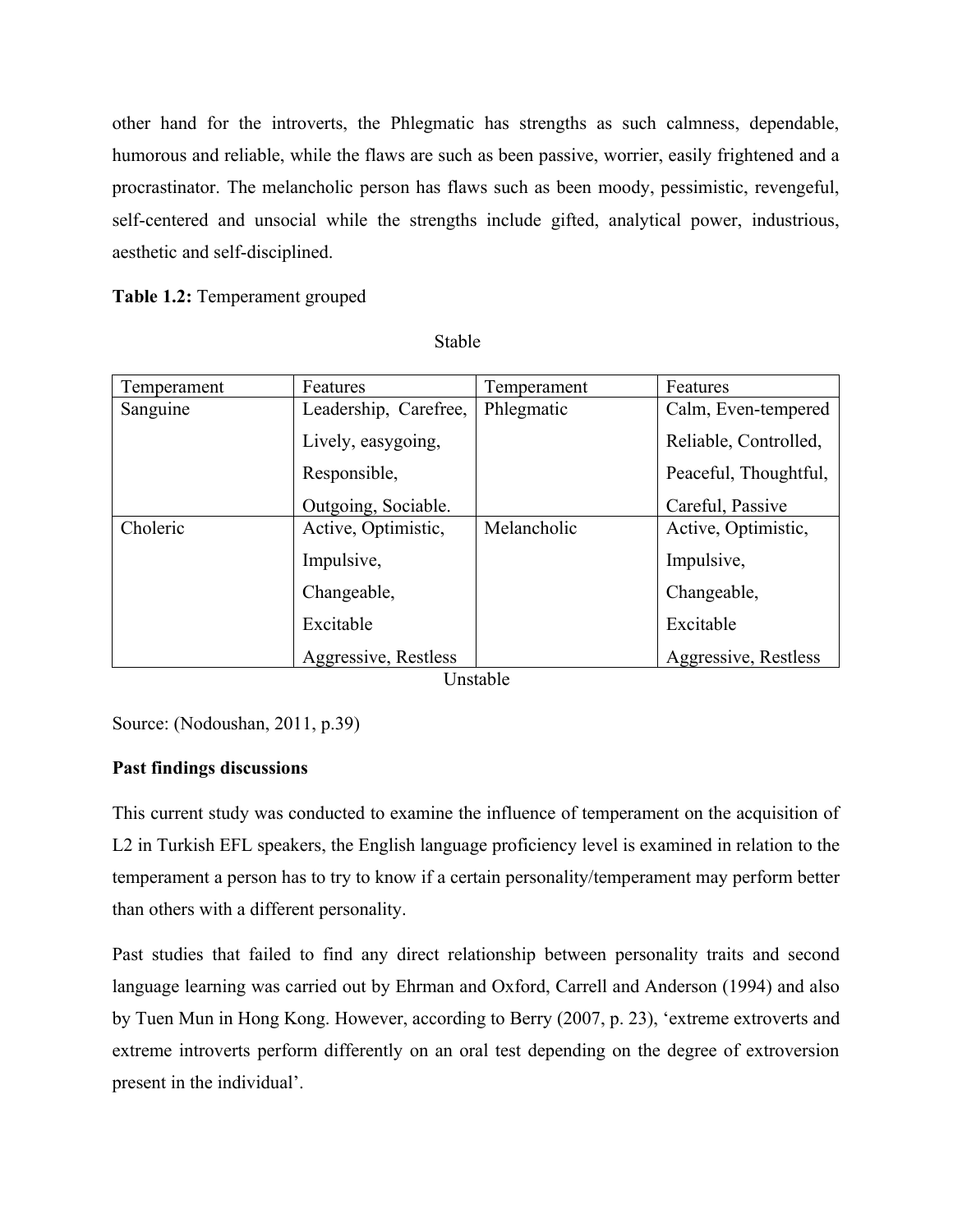Bush (1982), Dewaele and Furnham (1999), are of the belief that extroverts have more skills and perform better than introverts in oral skills because of the features they have. In a research done by the latter, the extroverts were seen to be much more successful on the verbal aspect than the introverts even though the differences was not so obvious as regards accuracy. A study was conducted by Bush (1982) which could not confirm any connection in extroverts performing better than introverts in L2 acquisition. Van, (2005, p.96), is of the belief that introverts are better language learners because of their ability for 'extra mental concentration and can focus more on a task at hand" according to Eysenck (1947), the ability introverts have 'makes them the prime candidate for successful learning'.

Ellis 1994 argues that there is no particular basis to determine the personality variables that will be negatively or positively connected to that aspects of L2. Some findings which confirmed this was conducted by Bush (1982) who tested his hypothesis in Japan, which is that extroverts would perform higher than introverts but the result of his study could not confirm this, instead, it showed a negative correlation between extroversion and pronunciation. Gill (2004) study result also confirm that "extroversion has no priming effects" (37).

In written English however, introverts are seen as better performer, but because of the varied measuring devices used, there may be other factors which are responsible for this and not just temperament, an example may be the absence of proper context or instrument.

### **Methodology**

Spearman is used because of its suitability for Likert scale system of surveying (ordering method: 12345 for various degrees of conviction). Numbers were used to show differences in individual responses, not weight or scale as observed in appendix 1. Pearson is however suitable for scaly and numerical data. So when integers are used to present responses to data, it is better to establish relationship between variable with spearman.

ANOVA is a technique used to determine whether there is any significant differences or not among variables with more than two groups (between the temperament types and test scores for various types of the test done). There must be more than two groups and each group must have replicates: questionnaires eliciting the same response from different individual with different response which showed differences in their scores and grades even among the same type of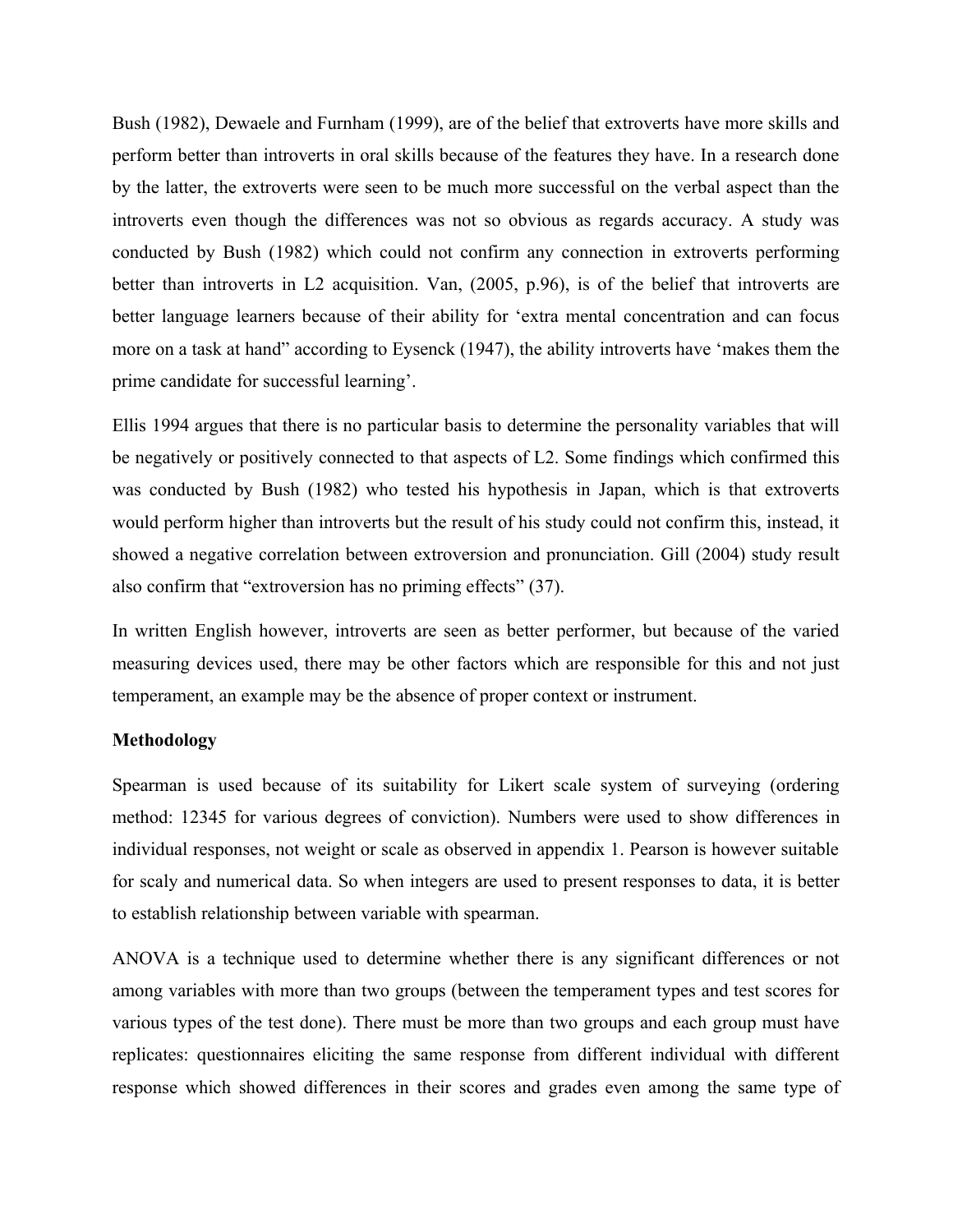temperament. Once significance was found, we went further to determine which temperament was different.

Standard deviation determines spread of data (not tendency): determines whether the data is skewed or not, if there is outlier or not, whether the pole is very far from mean (average value).

### **Participants**

For the study 100 people were selected randomly from four language course centers in Istanbul-Turkey, their English language proficiency was not taken note of at this point. Their gender and age was also not taken into consideration, the selection however include, adults of working class, and teenagers.

### Instruments

Two major instruments was used. The first one was the personality/temperament questionnaires used to assess the temperament of the subjects. It has forty questions which must be answered according to the degree of how it describe them. It has two sections. The first is measured from a scale of one to five while the second section requires objective responses as to their awareness of temperament.

The second instrument is an English Language proficiency test which tries to measure their English language performances. It has four parts which is inclusive of writing, speaking, reading and listening, they were interviewed for the oral aspects, one after the other.

#### Procedure

After the consents of the participants was approved, the first questionnaire which is the personality test was given to them in paper format. They were instructed as to how to fill it. Then it was taken from them on completion. The second questionnaire was then administered to them and on the listening part of it, they were called one after the other to be interviewed and were scored instantly on the oral part.

After all the questionnaires were gathered, the paper format of their responses on the personality test was inputted online to get the temperament each belonged to from the internet.

### **Results and Discussion**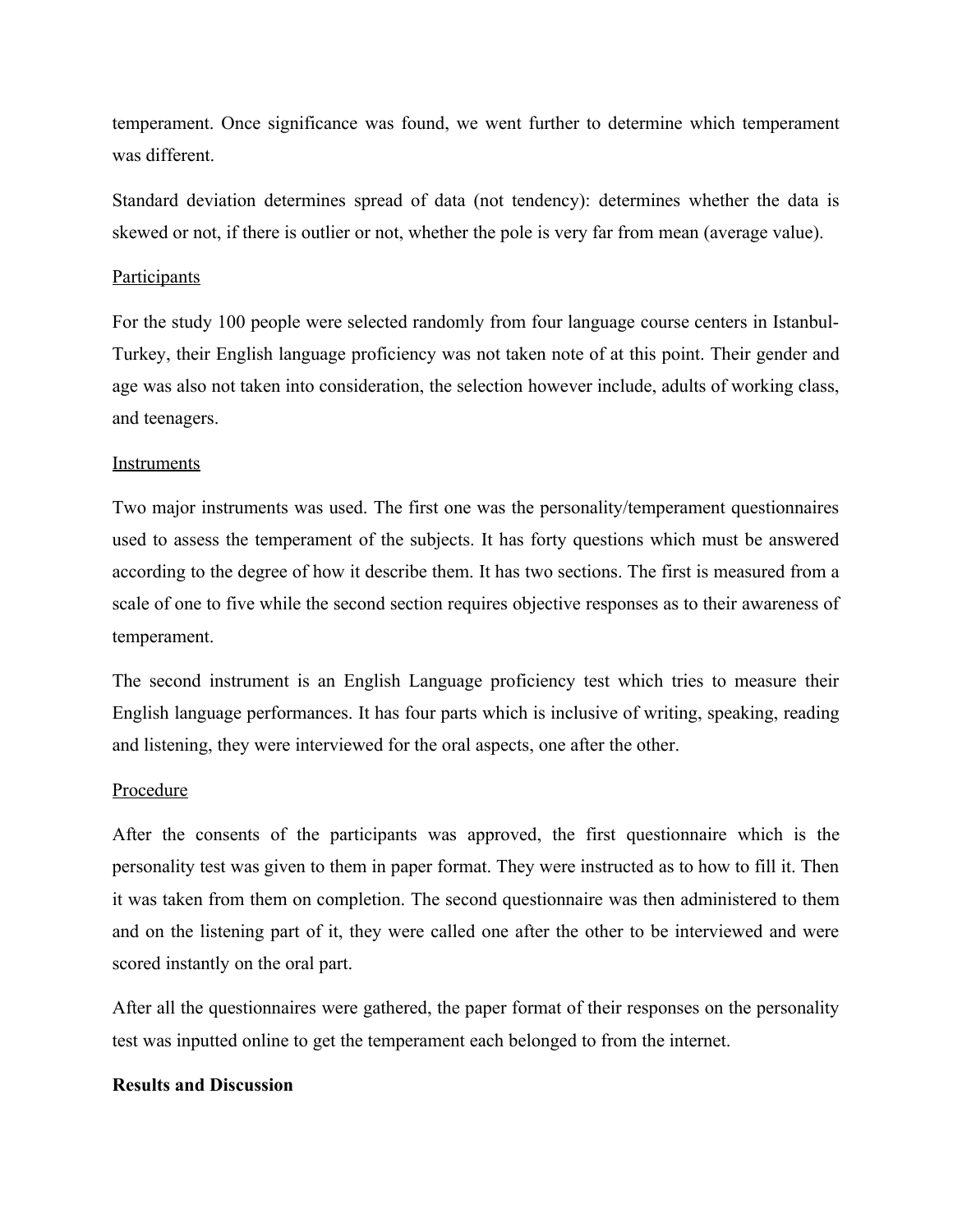The participants were classified into four temperament type based on the percentage score gotten from the personality test conducted and calculated online. The Sanguine included 29 participants [n = 29], Phlegmatic included 39 participants [n = 39], Choleric included 19 participants [n = 19], and melancholic included 13 participants  $[n = 19]$ .

| Frequency   | Valid Percent |       |  |  |  |
|-------------|---------------|-------|--|--|--|
| Sanguine    | 29            | 29.0  |  |  |  |
| Phlegmatic  | 39            | 39.0  |  |  |  |
| Choleric    | 19            | 19.0  |  |  |  |
| Melancholic | 13            | 13.0  |  |  |  |
| Total       | 100           | 100.0 |  |  |  |

The findings, indicate more sanguine and phlegmatic temperament representation than the choleric and melancholic temperament, however, there are more introverts  $[n = 52]$  than extroverts  $[n = 48]$  present in this study. From this result, the four temperament are not evenly distributed among the Turkish EFL learners and this variation as is been investigated has the tendency to influence the final result gotten.

The table below shows the performance of L2 across the temperament line using Spearman Correlation Analysis, the influence of temperament types on the level of language skills in L2 performance is obvious.

**Table 2.4:** Correlation analysis showing the relationship between respondents' temperament and L2 performance

|  |                   |      | ∸∸          |                    |  |
|--|-------------------|------|-------------|--------------------|--|
|  |                   |      | performance |                    |  |
|  | Reading   Writing | Word | Word        | Listening   pooled |  |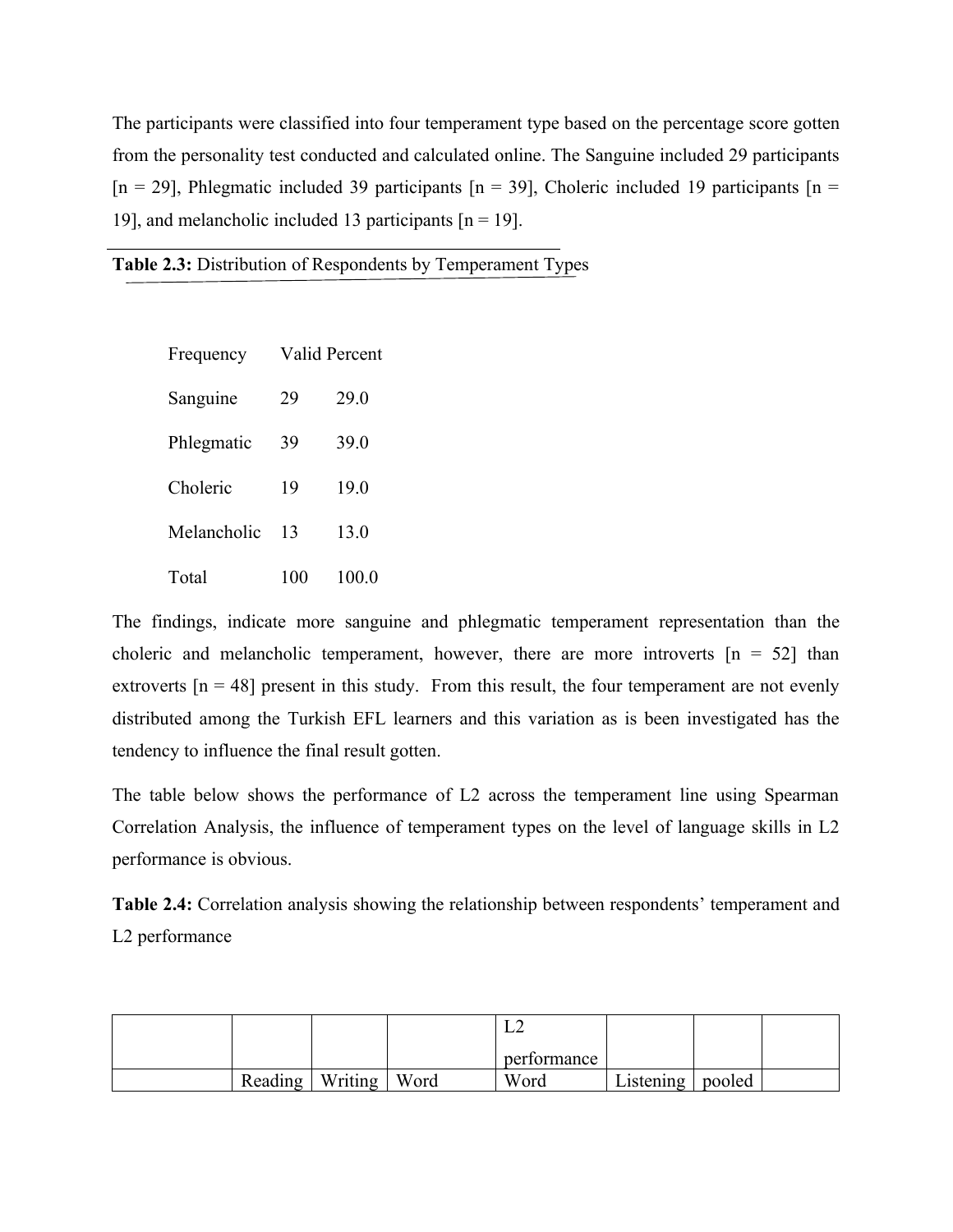|              |          |      | Recognition | structure | and      |      |           |
|--------------|----------|------|-------------|-----------|----------|------|-----------|
|              |          |      |             |           | speaking |      |           |
| Temperamen   | $.396**$ | .036 | .056        | .117      | $-.001$  | .100 | $.174***$ |
| t            | .000     | .719 | .579        | .247      | .993     | .324 | .083      |
|              | 100      | 100  | 100         | 100       | 100      | 100  | 100       |
| Spearman's   |          |      |             |           |          |      |           |
| Correlation  |          |      |             |           |          |      |           |
| Sig.         |          |      |             |           |          |      |           |
| $(2-tailed)$ |          |      |             |           |          |      |           |
| N            |          |      |             |           |          |      |           |

\* Significant at 0.01 and \*\*\* at 0.1.

In the skills of reading, writing, word recognition, word production, listening and speaking, there is a positive correlation of .396, .036, .056, .117 and .174 respectively, while, the skills of word structure is negatively correlated with -.001. It also reveal the significant relationship of temperament types of the Turkish learners of EFL in reading statistically proven with the correlation coefficient of +0.396 at P>0.01 which means about 40% relationship exited between temperament type and ability to read English.

This implies that the type of dominant temperament of EFL Turkish learner influences their performance in reading. Also, the correlation coefficient for the overall performance in the table that was polled was significant at  $P<0.01$  and positive and this implies about 17% relationship between temperament type and English Language performance among the Turkish EFL learners.

| Sanguine | Phlegmatic | Choleric | Melancholic | Pooled |
|----------|------------|----------|-------------|--------|
|          |            |          |             |        |
|          |            |          |             |        |
|          |            |          |             |        |
|          |            |          |             |        |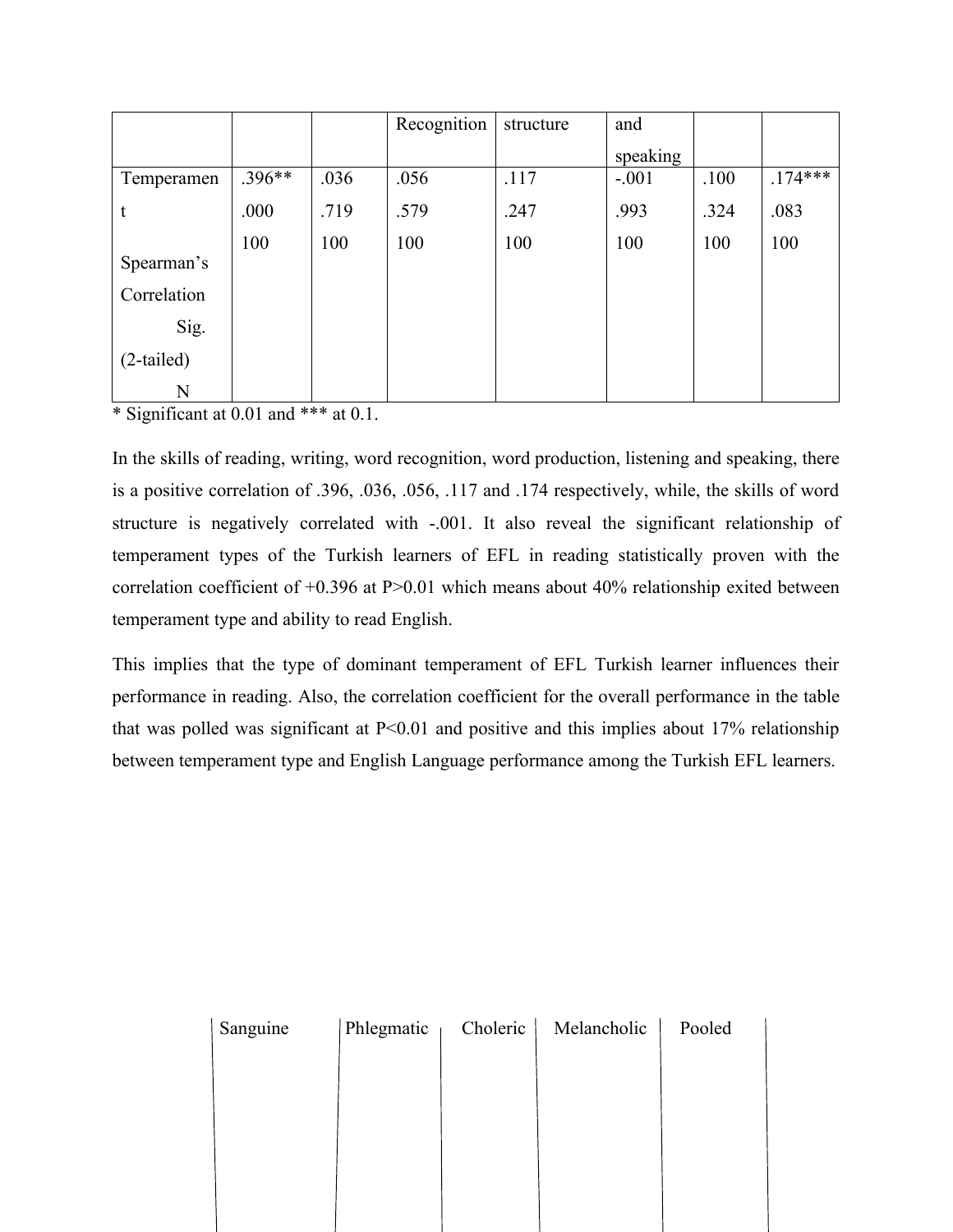| L <sub>2</sub> option          |           |      |      |           |      | Mean Std. D. Mean Std. D. Mean Std. D. Mean Std. D. Mean Std. D. |             |      |      | Ftest    |
|--------------------------------|-----------|------|------|-----------|------|------------------------------------------------------------------|-------------|------|------|----------|
| Reading                        | 4.76 3.66 | 7.75 | 2.06 | 9.36      | 0.81 | 7.15                                                             | 2.66        | 7.11 | 3.09 | 26.999*  |
| Writing                        | 0.72 0.92 | 2.59 | 2.31 | 2.05      | 1.84 | 0.61                                                             | 0.96        | 1.69 | 1.95 | $8.142*$ |
| Word recog.                    | 7.17 4.09 | 8.64 | 2.79 | 8.16      | 2.85 | 7.69                                                             | 4.38        | 8.00 | 3.45 | 1.055    |
| Word prod.                     | 3.28 1.69 | 4.41 | 1.19 | 4.31      | 1.11 | 3.61                                                             | 2.10        | 3.96 | 1.54 | $3.904*$ |
| Word structure 2.48 1.33       |           | 3.02 | 1.55 | 3.53      | 0.51 | 1.92                                                             | 1.89        | 2.82 | 1.47 | $4.238*$ |
| Listen & Speak $2.28$ 1.6      |           | 3.05 | 2.29 | 3.42      | 2.84 | 2.77                                                             | 4.32        | 2.86 | 2.58 | 0.870    |
| combined (60) 20.79 10.12 30.9 |           |      | 7.83 | 31.26 6.4 |      | 23.46                                                            | 10.62 27.07 |      | 9.8  | 9.734    |
|                                |           |      |      |           |      |                                                                  |             |      |      |          |

NB. Significant at P<0.01. 10 marks is the maximum mean value obtainable.

The extent of variation in temperament and the effect(s) on L2 acquisition by Turkish EFL speakers was considered using the mean scores, standard deviations and ANOVA analysis. The result showed that EFL Turkish speakers with the choleric-dominated temperament had the best performance (9.36±0.81) in the reading of English language followed by the phlegmatic  $(7.75\pm2.06)$ , and melancholic  $(7.15\pm2.66)$  and then the sanguine-dominated temperaments with (4.76±3.66), weighted mean scores and standard deviations.

The F-value  $(26.999)$  from reading obtained with ANOVA was significant at  $P<0.01$  which reveals temperament difference and shows a significant difference in the reading performance among the Turkish EFL learners as regards temperament. However, writing skill was generally poor among the EFL Turkish speakers. The result showed that the phlegmatic individuals did much better than the others. In order of performance, phlegmatic-dominant respondents scored 2.59 $\pm$ 2.31, followed by the choleric respondents (2.005 $\pm$ 1.84), then the sanguine (0.72 $\pm$ 0.92), and the melancholic (0.61 $\pm$ 0.96). F test (8.142) at P<0.01 showed significant difference among the performances which implies that differences in the temperament types caused differences in L2 writing performance among the EFL Turkish speakers.

In terms of word recognition, phlegmatic learners took the lead. According to the table above, phlegmatic respondents had mean score of 8.64±2.79, followed by 8.16±2.85 for the choleric, then, 7.69±4.38 for the melancholic while 7.17±4.09 was scored by the sanguine personalities.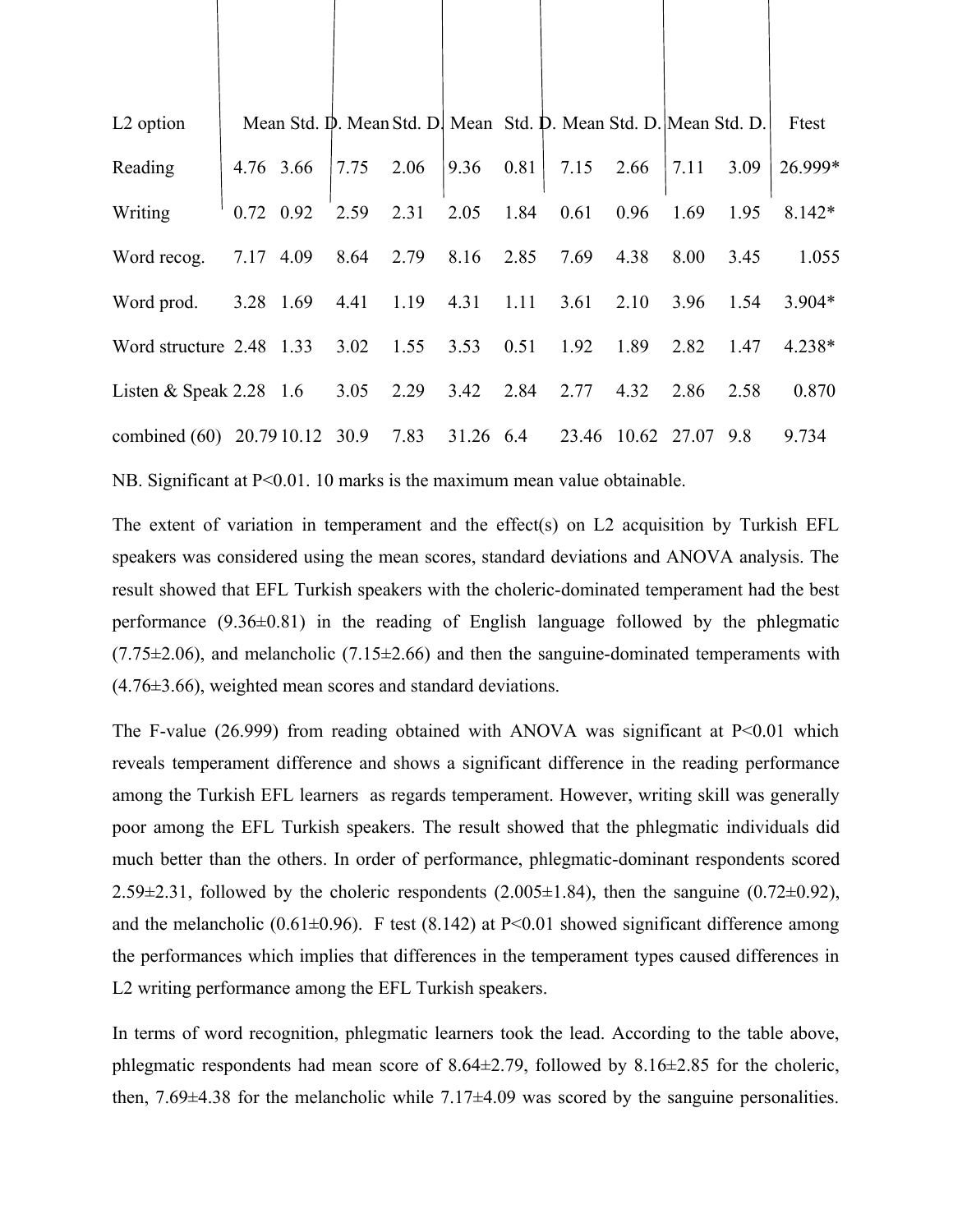However, the F-test (1.055) was not Significant at P $>0.1$  which implied that performance of the individual EFL Turkish speaker is no different based on the temperament type.

Another important L2 EFL performance type considered was word production among the respondents. The result showed that overall performance was less than five  $(3.54\pm1.54)$ . In collective term, the phlegmatic respondents had the best performance with  $4.41 \pm 1.19$  followed by the choleric (4.31 $\pm$ 1.11), after which we had the melancholic (3.61 $\pm$ 2.10) while the sanguine had the least performance in word production.

To determine if these temperaments have significant difference to word production performance, F-value was 3.904 and significant at P<0.01. Thus, we can say therefore that there is significant difference in word production performances across the temperament line.

Similarly for word structure, the highest mean score was below 4.00 out of 5.00 points adduced to word structure. Nevertheless, individual of the choleric type put up a very good performance with mean score and standard deviations of  $3.53\pm0.51$  followed by the phlegmatic individuals (3.02±1.55), then the sanguine (2.48±1.33) while the melancholic respondents performed the least  $(1.92\pm1.89)$ . This performance was shown to be significantly different from one temperament type to another  $(F=4.238, P<0.01)$ .

In the same manner, listening and speaking skills were examined for performance differentials among L2 EFL Turkish Speakers. The result showed mixed performances within and across the temperament line. Table 4.4 indicated that respondents with dominant temperament of the choleric origin showed the best sign of good performance  $(3.42\pm 2.84)$  followed by the phlegmatic  $(3.05\pm 2.29)$ , then the melancholic  $(2.77\pm 4.32)$ , while the sanguine gave the least performance  $(2.28\pm1.60)$ . The result was however not significantly different from one another across the temperament line (F=0.870, P>0.1).

The performance for all the acquired L2 EFL was examined and as documented in Table 4.4, it was found out that choleric individuals gave the overall best performance  $(31.26\pm6.4)$ . This was followed by the Phlegmatic (30.9 $\pm$ 7.83), then the Melancholic (27.07 $\pm$ 9.8), while the sanguine put up the least overall performance (20.79±10.12).

The standard deviations were very high which is suggestive of different performance level with each temperament type. This result implies that temperament type clearly caused significant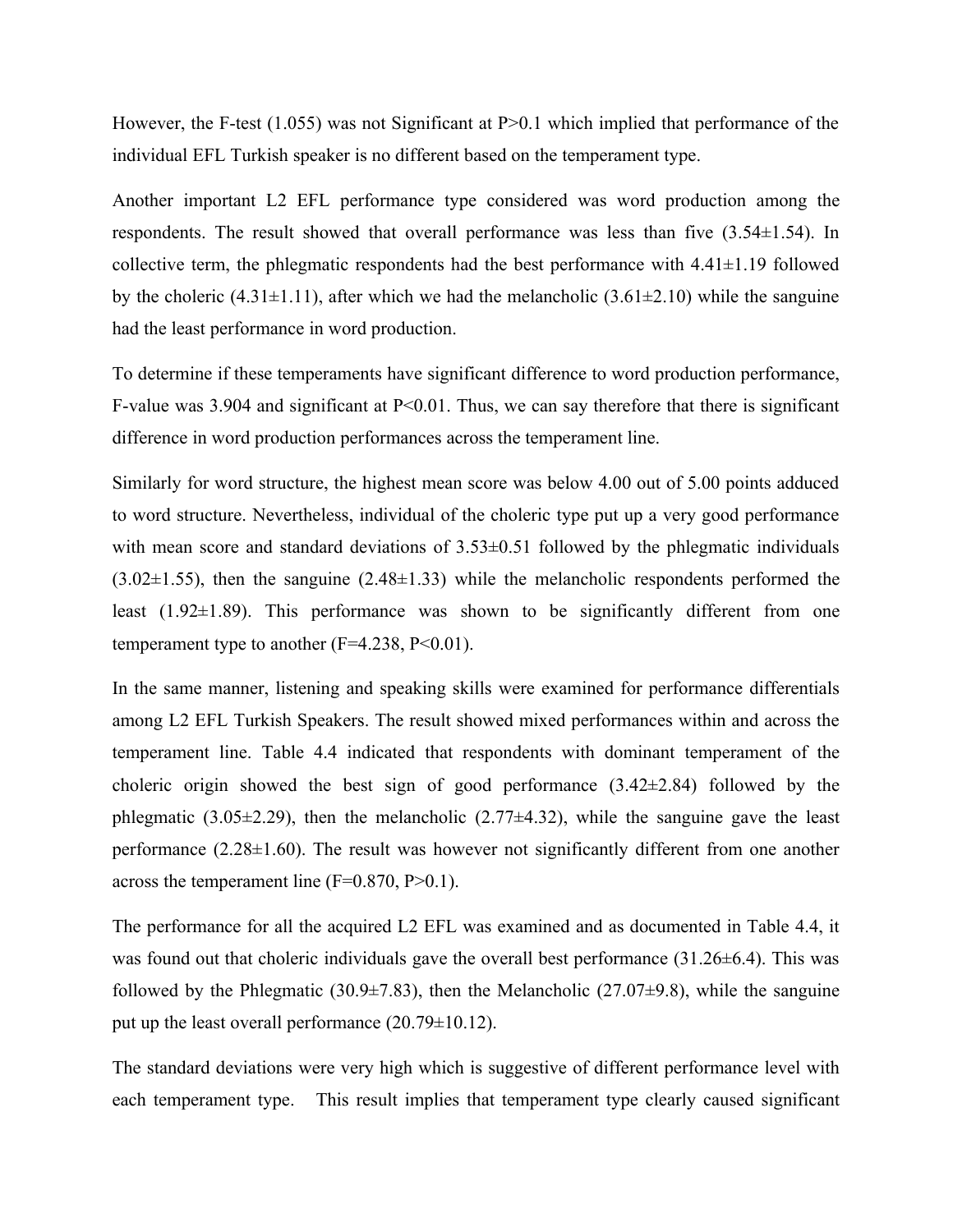differences ( $F=9.734$ ,  $P<0.01$ ) among the L2 performances of EFL Turkish speakers but this difference is not absolutely associated with the temperament type only.

#### **Conclusion**

 While temperament has some relevance to performance in some aspect of English language skills, in some other aspects, the influence cannot be observed. This may mean that even though temperament may influence some aspects of L2 acquisition, it does not influence other aspects, other reasons may be accountable for this which may be beyond temperament itself. However, further studies is recommended to check this.

### **References**

Berry, V. (2007). Personality differences and oral test performance. Frankfurt: Peter Lang.

Bush, D. (1982). 'Introversion-extraversion and the EFL proficiency of Japanese students', Language learning 32, (1):109-133.

Campbell. S (n.d) "Personality Dimensions. The Preferred Choice of Personality Assessment: The Theoretical History of Personality. Retrieved from http/www.personalitydimensions.com/#! History/ckqh.

Carrel, P.L. and Anderson, N. J. (1994). 'Styles and strategies in second language acquisition'. Paper presented at the TESOL Convention, Baltimore MD, USA.

Dewaele, J. and Furnham. A. (1999). 'Extraversion: The unloved variable in applied linguistic research', Language Learning 49, (3): 509-535.

Ehrman, M. E. (1996). Understanding Second Language Learning Difficulties. Thousand Oaks California: SAGE Publications.

Ellis, R. (1994). The study of second language acquisition. Oxford: Oxford University Press.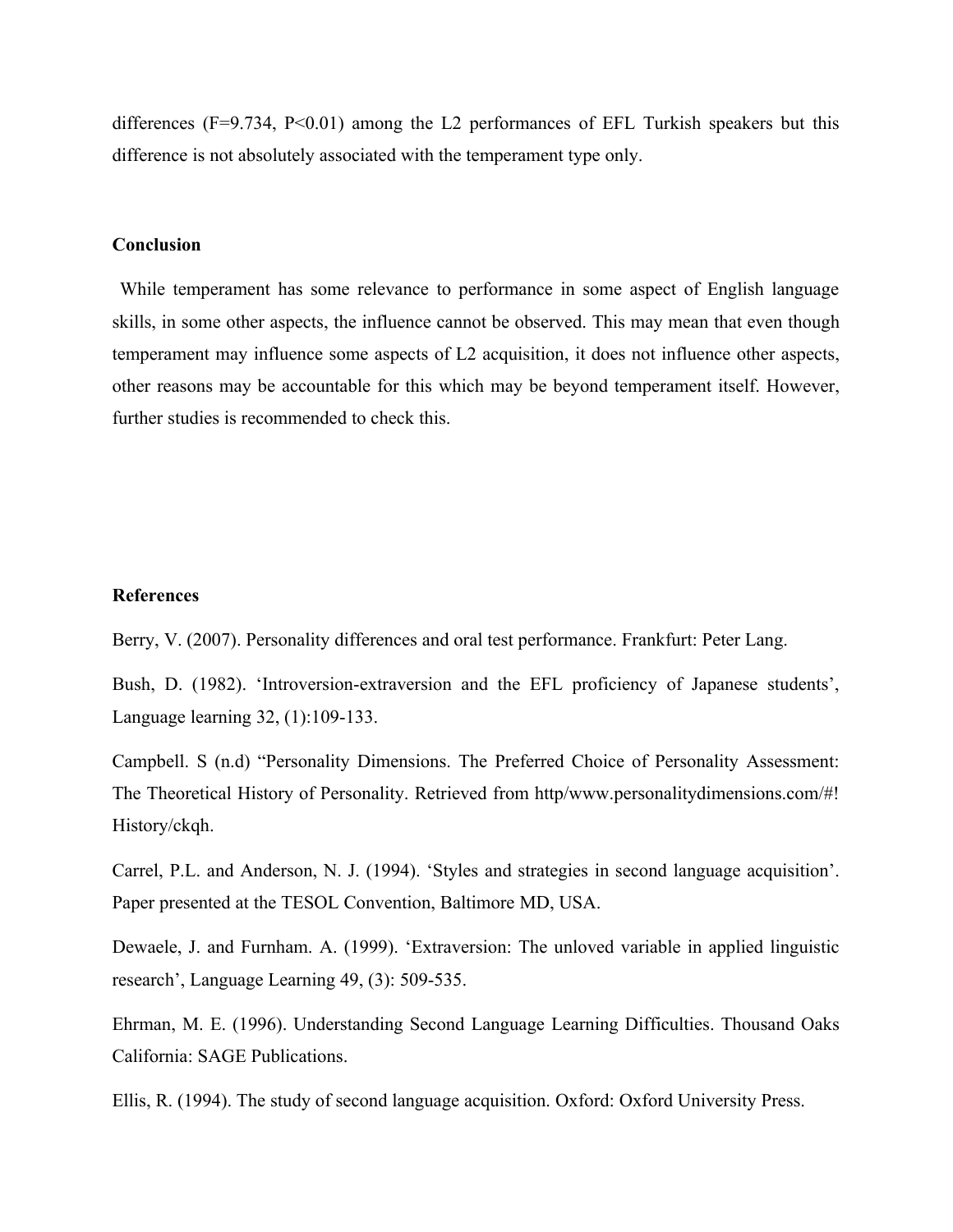Ellis, R. (2008). The study of second language acquisition. Oxford: Oxford University Press.

Eysenck, H. J. (1947). Dimensions of personality. New York: Transaction Publishers.

Four temperament test-personality test, viewed 15, September, 2015 <http://personalitytesting.info/tests/O4TS/. Html>

Gill, J. A, Annabel J. H. and Jon O. (2004). 'Interpersonality: Individual differences and interpersonal priming', Proceedings of the 26th Annual Conference of the Cognitive Science Society, 464-469.

Inglese Milano.it, viewed 14, September, 2015, <http://www.inglesemilano.it/pdf/esl-exam-b1-  $01.pdf$ 

Kagan.J (1998): "Galen's Prophecy: Temperament in Human Nature. New York: Basic Books. ISBN 0465084052. Retrieved from [https://en.m.wikipedia.org/wiki/Four\\_temperaments.](https://en.m.wikipedia.org/wiki/Four_temperaments)

Lang. J.S. (1987). How Genes Shape Personality. US News and World Report, pg.58-66.

Martin and Bobgan, D. (1992, p.10). Christians and the four-temperament theory. Santa Barbara, California: EastGate publishers. Retrieved September 13, 2011 from [http://www.psychoheresy-aware.org/images/4temp\\_01.pdf](http://www.psychoheresy-aware.org/images/4temp_01.pdf)

Nodoushan M. A.S. 'Temperament as an Indicator of Language Achievement'. International journal of Language Studies: (Oct 2011), Vol.5 Issue 4, p33-52.

Nyongesa, W. (2004). Personality: Why you behave the way you do. Society Magazine 7, 5-7. Nairobi: The Standard Group Ltd.

Pennebaker, J. W., & King, L. A. (1999). Linguistic styles: Language use as an individual difference. Journal of Personality and Social Psychology, 77, 1296-1312.

Temperament:. (n.d.). Collins English Dictionary - Complete & Unabridged 10th Edition. Retrieved May 04, 2016 from Dictionary.com website <http://www.dictionary.com/browse/temperament>

Van, D. S. (2005). The effect of extraversion on L2 oral proficiency, Delinguistica Aplicada a la Communicacion 24,91-114.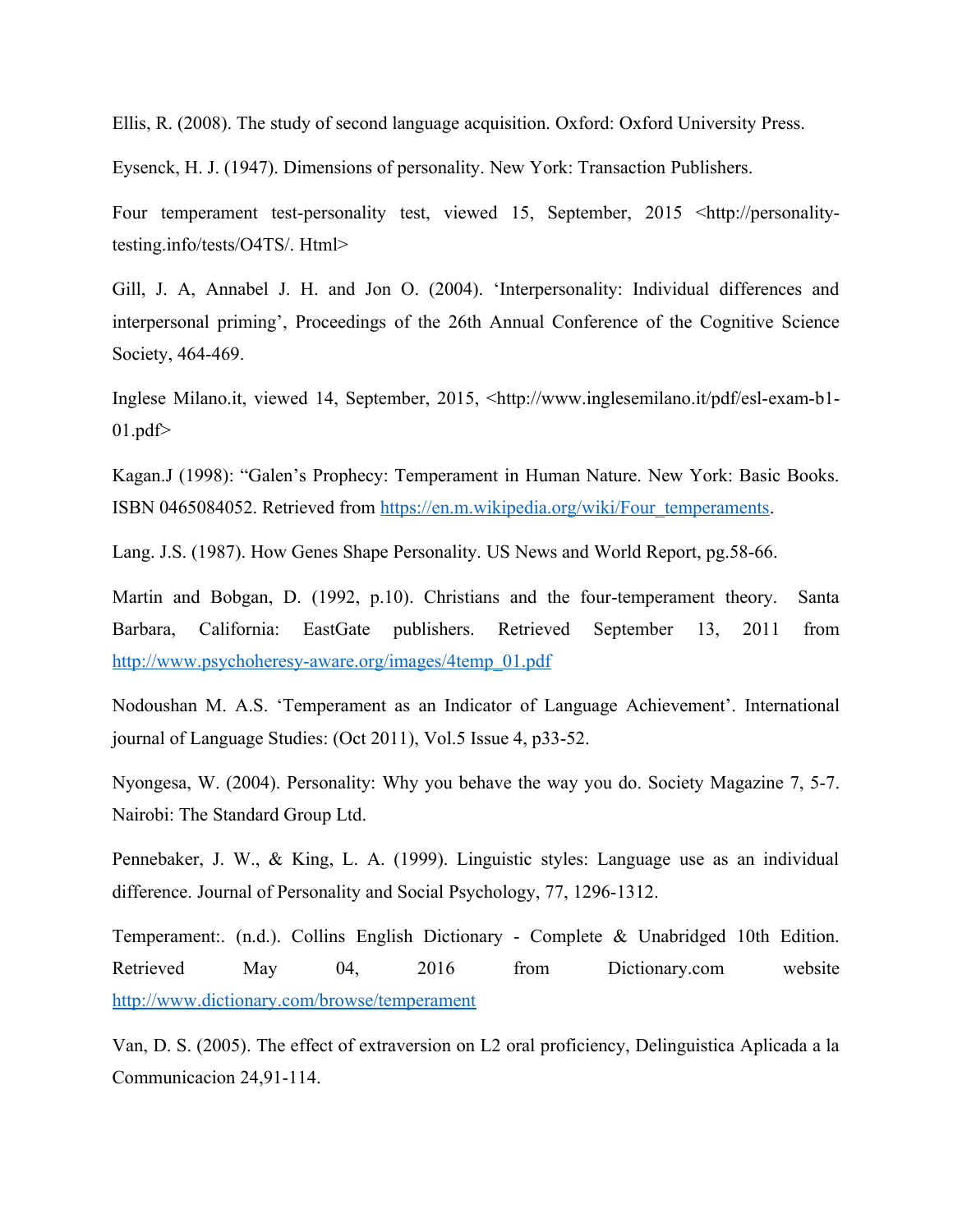# **APPENDIX 1**

|            |                      |      |  | Describes me |  |  |  |  |  |
|------------|----------------------|------|--|--------------|--|--|--|--|--|
|            | Does not describe me |      |  |              |  |  |  |  |  |
| melancholy |                      | t. J |  |              |  |  |  |  |  |
| aggressive |                      | U    |  |              |  |  |  |  |  |
| calm       |                      |      |  |              |  |  |  |  |  |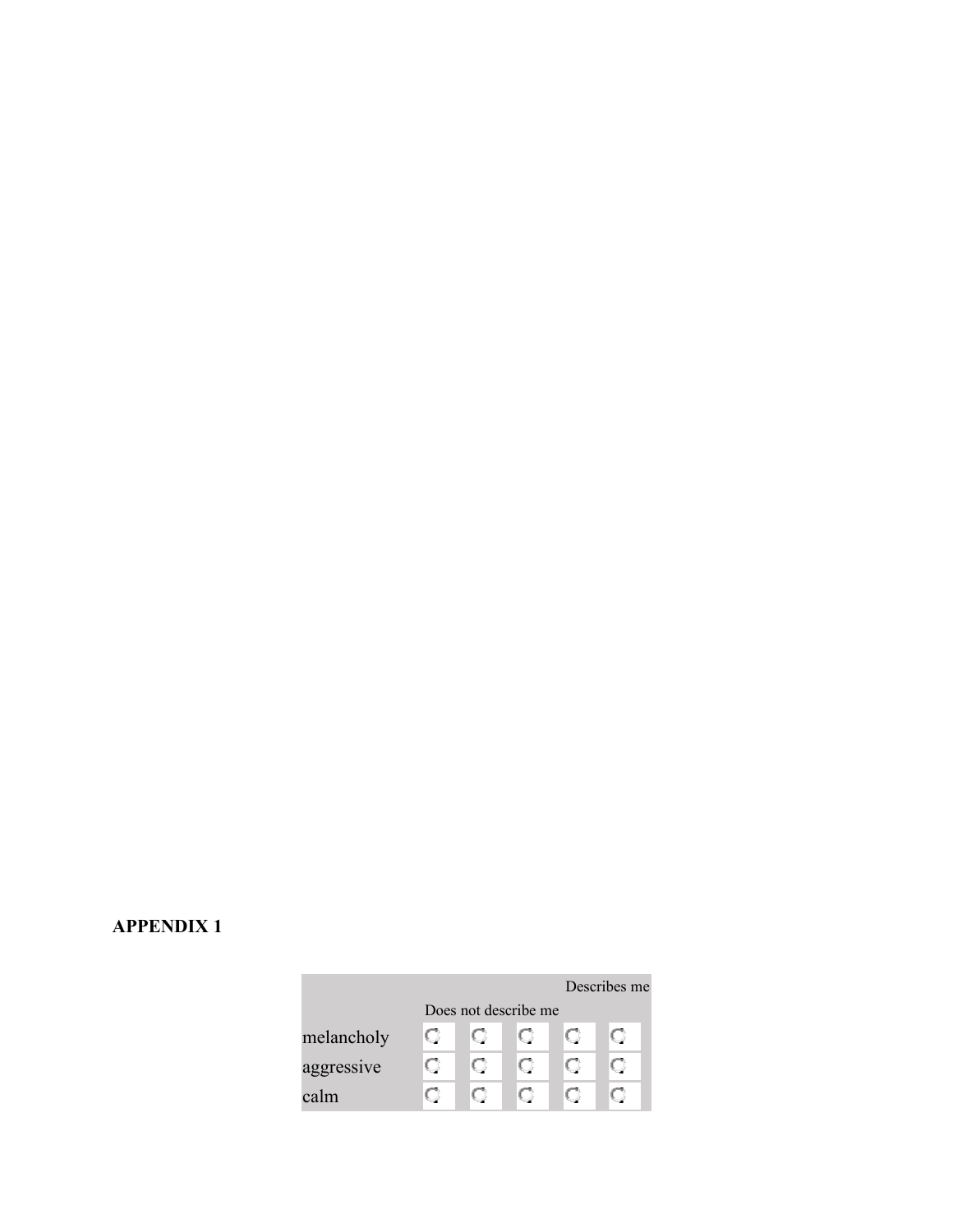| cheerful             | Q  | Q  | O  | Q  | Q  |
|----------------------|----|----|----|----|----|
| worrier              | Q  | Q  | Q  | Q  | Q  |
| quick<br>to<br>anger | Ō  | Q  | O  | O  | Q  |
| peaceful             | O  | O  | Q  | O  | Q  |
| bouncy               | Q  | O  | O  | Q  | O. |
| paranoid             | Q  | Q  | Q  | O. | Q  |
| workaholic           | Q  | O  | Q  | Q  | Q  |
| can be lazy          | O  | Q  | Q  | Q  | O  |
| friendly             | Q  | O. | O. | Q. | Q  |
| moody                | Q  | Q  | Q  | Q  | Q  |
| hardcore             | Q  | Q  | O  | O. | O. |
| hides anger          | O  | O  | Q  | O  | O  |
| affectionate         | Q  | O  | Q  | O  | Q  |
| insecure             | O  | Q  | O  | O  | Q  |
| strong-willed        | Q  | O  | Q  | O  | O  |
| passive              | O. | Q  | O  | O. | O. |
| lively               | Q  | Q  | Q  | Q  | Q  |
|                      |    |    |    |    |    |
|                      |    |    |    |    |    |

|                                                                             | <b>Disagree</b> |   | Neutral |         | Agree |
|-----------------------------------------------------------------------------|-----------------|---|---------|---------|-------|
| I have difficulty starting tasks.                                           | О               | О | O       | O       | O     |
| I like poetry.                                                              | О               | О | O       | O       | O     |
| I do things I later regret.                                                 | O               | О | O       | O       | O     |
| I need a push to get started.                                               | O               | О | O       | O       | O     |
| I want to get up and leave everything behind some days.                     | O               | O | O       | O       | O     |
| I try to act confident, but it does not come naturally.                     | O               | Q | O       | O       | O     |
| I have to psych myself up before I am brave enough to make a<br>phone call. | $\circ$         | Q | O       | O       | O     |
| I don't make the best choices.                                              | O               | O | O       | $\circ$ | IO    |
| I'm a full time daydreamer.                                                 | O               | O | O       | O.      | O     |
| I am not nearly as in control as I seem.                                    | O               | O | O       | O       | O     |
| I feel that my life lacks direction.                                        |                 |   | O       | O       | О     |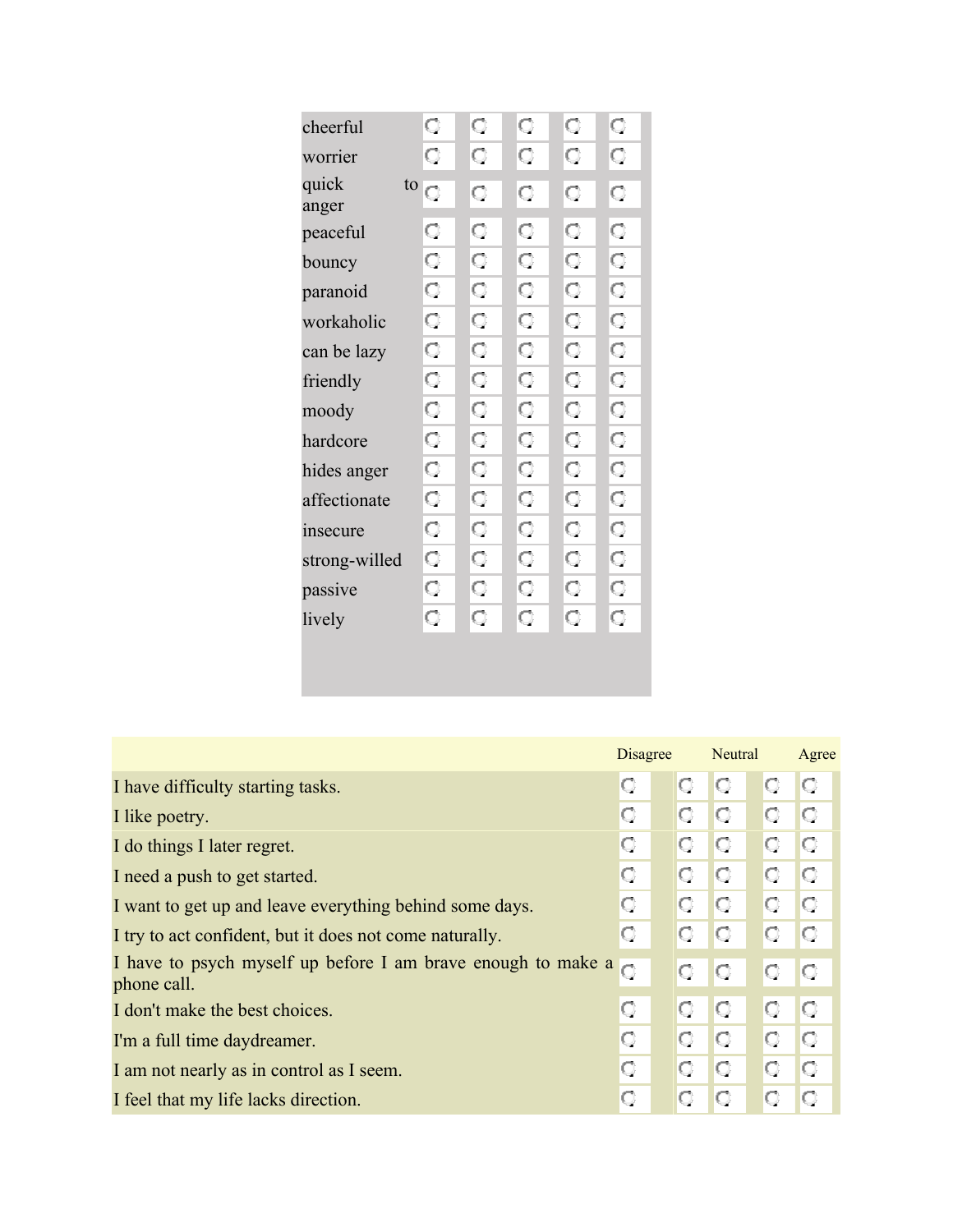| I love to day dream.                                         | о  | U  | IO | O. | IO |
|--------------------------------------------------------------|----|----|----|----|----|
| I feel attacked by others.                                   | O  |    | IO | O  | O  |
| I am not quite sure what I want.                             | О  | O  | IO | O. | O  |
| I feel that I'm unable to deal with things.                  | O  | O  | O  | O  | IO |
| My whole body shivers sometimes when I listen to good music. | О. | O. | IO | O. | IO |
| I wait for others to lead the way.                           | О  | O  | IO | O  | O  |
| My ideas are often ignored.                                  | O  | О  | IO | O  | O  |
| My life isn't really headed anywhere right now.              | О  | О  | O  | O  | O  |
| I think hypnosis is fake.                                    | о  |    |    |    | lO |

You have completed the personality test. Just a few more questions before your results.

Do you already think you know what your temperament is?

- Yes
- $\mathbf C$ No (then skip these questions)

What do you think your temperament is?

 $\left| \cdot \right|$ 

How confident are you that this is your type?

- Q. Not very confident
- $\hbox{C}$ Confident
- $\mathbf C$ Very confident

Approximately how many hours in your life have you spent learning or thinking about the four temperaments?

- О. 0-1 hours
- Q. 2-5 hours
- O., 6-20 hours
- O., 21 or more hours

Were your answers accurate and can they be used in our research?

 $\circ$   $_{\text{Yes.}}$   $\circ$   $_{\text{No.}}$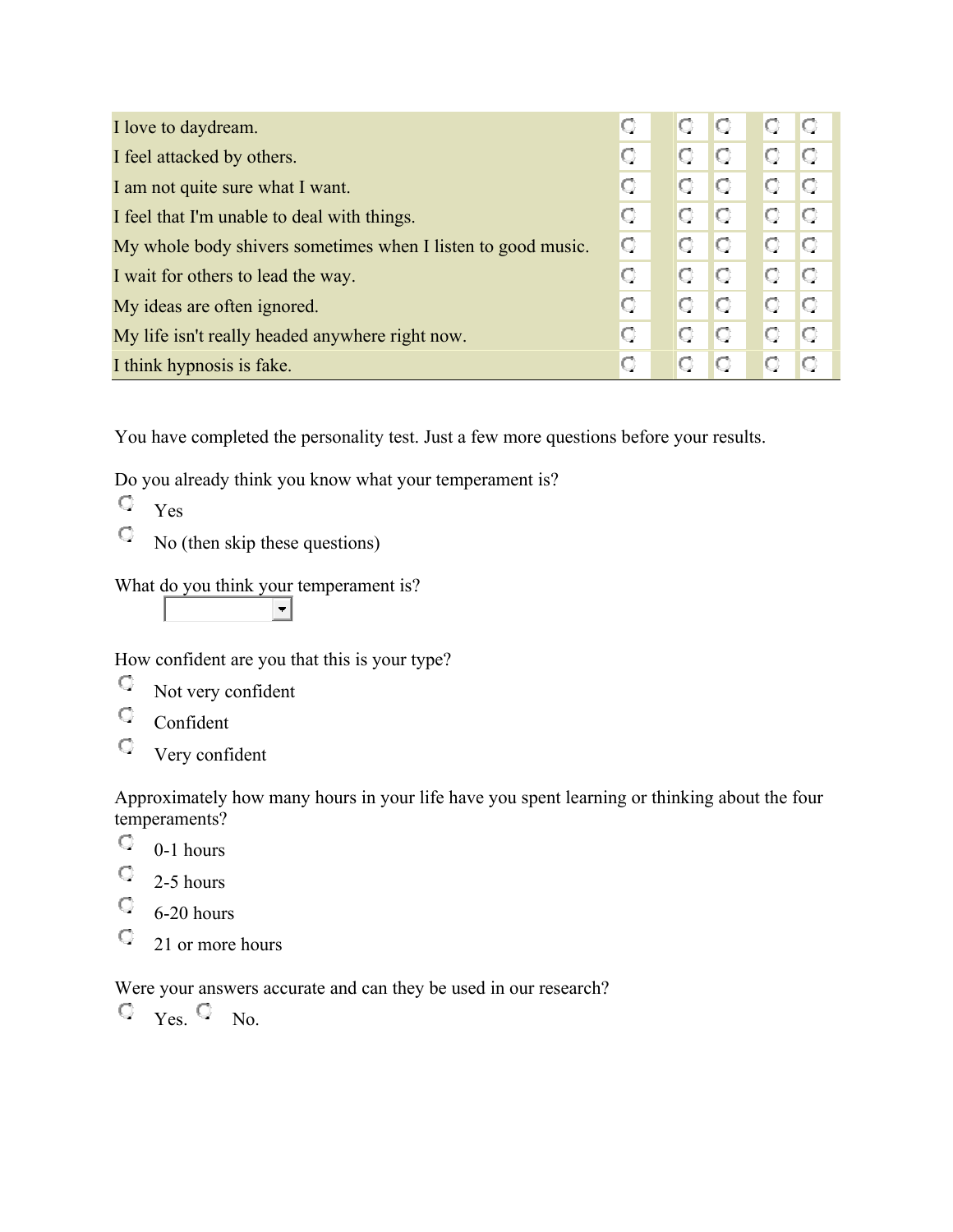# **Appendix 2**

# **Colds: A Reading and Writing Comprehension Exercise**

# *Adapted from www.elcivics.com/worksheets/cold-healthcare*

Pedro has a cold. His nose is stuffed up, he coughs a lot, and he has a sore throat. He felt fine last night, but now he is very sick. Pedro wants to go home and rest, but he can't. He is an accountant and payroll is due today. He needs to print and sign payroll checks so the employees get paid on time. Pedro's boss went on a business trip to Springfield, Illinois. He won't be back until next week. Before he left, he asked Pedro to take care of the office. There are twenty office workers,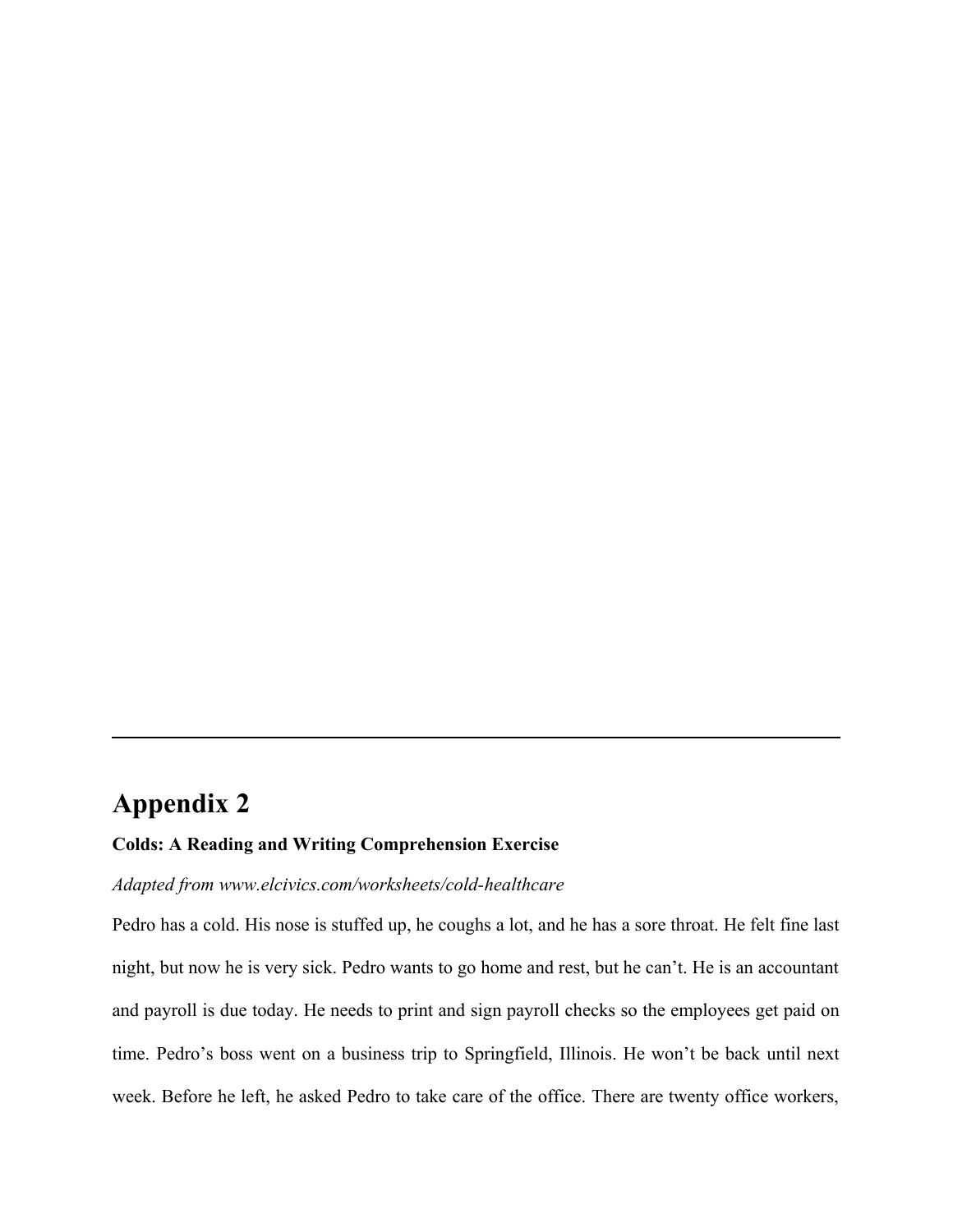and they are all very busy. Hopefully, they won't catch Pedro's cold. If the employees catch colds, they might take several days off work.

# **B. True or False**

1. Pedro is sick.

- 2. All twenty office workers are busy.
- 3. **Dedro's boss is on vacation.**
- 4. \_\_\_\_\_\_\_\_ An accountant needs to be good at math.
- 5. Employees get payroll checks.

# **C. Yes or No – Share your opinion**.

- 1. \_\_\_\_\_\_\_\_\_\_ Pedro should stay at work.
- 2. \_\_\_\_\_\_\_\_ Pedro should go home immediately and eat chicken soup.
- 3. \_\_\_\_\_\_\_\_ The employees should avoid touching their nose, eyes, and mouth.
- 4. Pedro should cover his mouth when he coughs.
- 5. It's okay if the employees get paid late.

| D. Writing – What do you do when you have a cold? |  |  |  |  |  |
|---------------------------------------------------|--|--|--|--|--|
|                                                   |  |  |  |  |  |
|                                                   |  |  |  |  |  |

# **Word Recognition Vocabulary Exercise**

### **Family Photos**

| lives | pictures | are | husband | was | anniversary | movie | wait | dinner | people |
|-------|----------|-----|---------|-----|-------------|-------|------|--------|--------|
|       |          |     |         |     |             |       |      |        |        |

**Directions: Complete the story with the vocabulary words in the box.**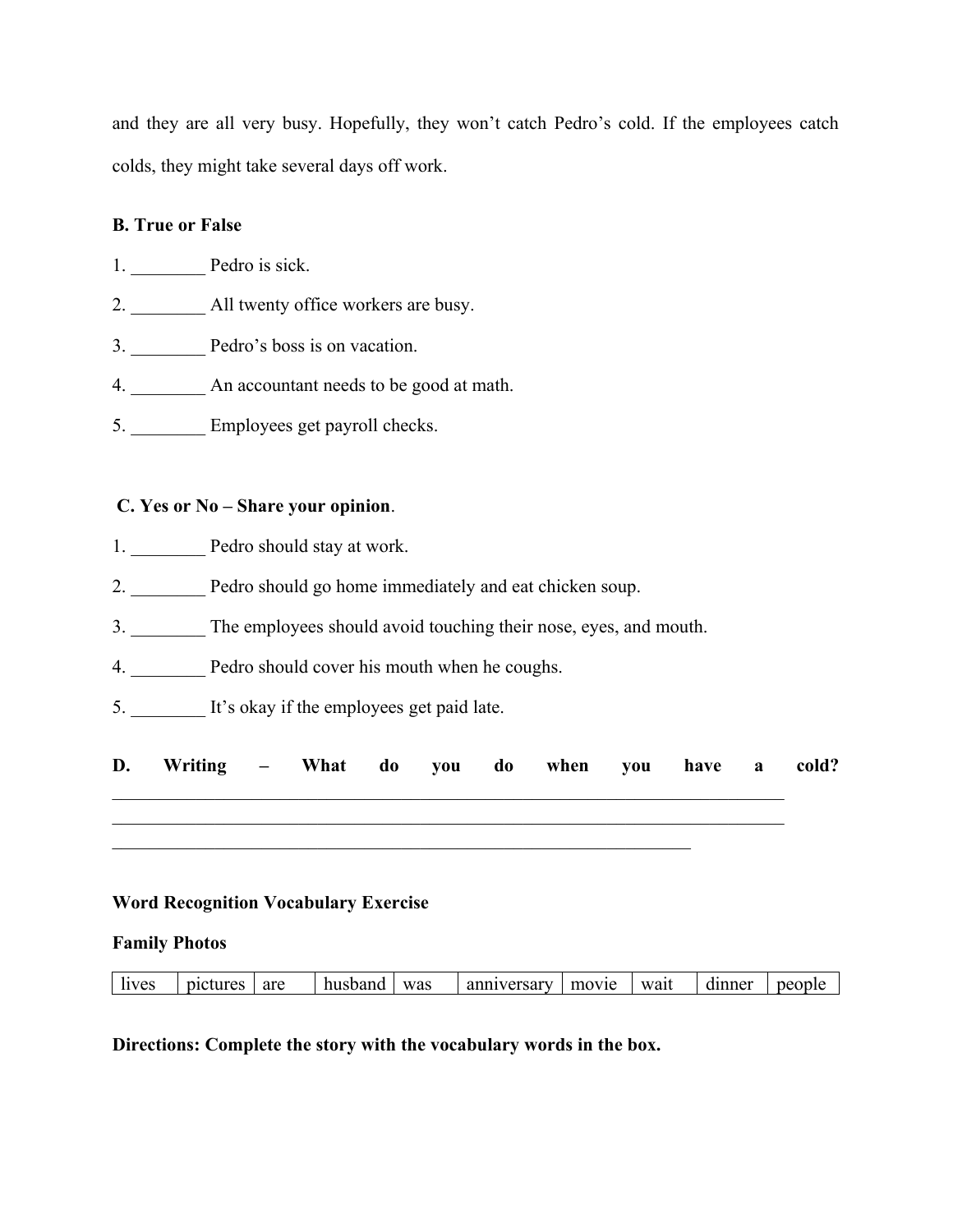Rosario and Karen are at work. Karen has pictures of her family on her desk. Rosario wants to know who are in the  $(1)$  \_\_\_\_\_\_\_. "Hi Karen, how  $(2)$  \_\_\_\_\_\_\_\_\_\_\_ you today?" says Rosario. "I'm fine," answers Karen, "how (3) \_\_\_\_\_\_\_\_\_\_ your weekend?" she asks. "It was okay. We didn't do anything special. I cleaned the house on Saturday, and Benny and the kids went to see a  $(4)$  \_\_\_\_\_\_\_\_. We ordered pizza and chicken wings for  $(5)$  \_\_\_\_\_\_\_, so I didn't have to cook," says Rosario. "That's good. You had a relaxing weekend," says Karen. "Hey, who are the (6) \_\_\_\_\_\_\_\_\_\_ in the photos?" says Rosario. "This is a picture of my daughter and my mother. My mom came out to visit us last summer. She (7) \_\_\_\_\_\_\_\_\_\_\_ in Montana. And this is a picture of my husband and me when we got married. The last picture is of our dog, Ralph," says Karen. "I've never met your (8) \_\_\_\_\_\_\_\_\_\_. How long have you been married?" says Rosario. "We've been married for twenty-four years. Our (9) \_\_\_\_\_\_\_\_\_\_\_ is in June," says Karen. "Our daughter is eighteen years old. What about you? Are you married?" she asks. "No, I've been dating my boyfriend for two years. We talked about marriage, but we decided to  $(10)$  \_\_\_\_\_\_\_\_," says Rosario.

### **Word Production Vocabulary Exercise**

- 1. The meeting is \_\_\_\_\_\_\_\_\_\_\_ for 7pm tonight.
	- A. Scheduled B. covered C. argued D. alighted
- 2. She was so with the gift.
	- A. transfixed B. augmented C. Delighted D. described
- 3. The policeman asked her to \_\_\_\_\_\_\_\_\_\_\_\_ the thief.
	- A. Describe B. narrate C. prescribe D. tell
- 4. You should exercise \_\_\_\_\_\_\_\_\_ regularly.
	- A. most B. More C. never D. best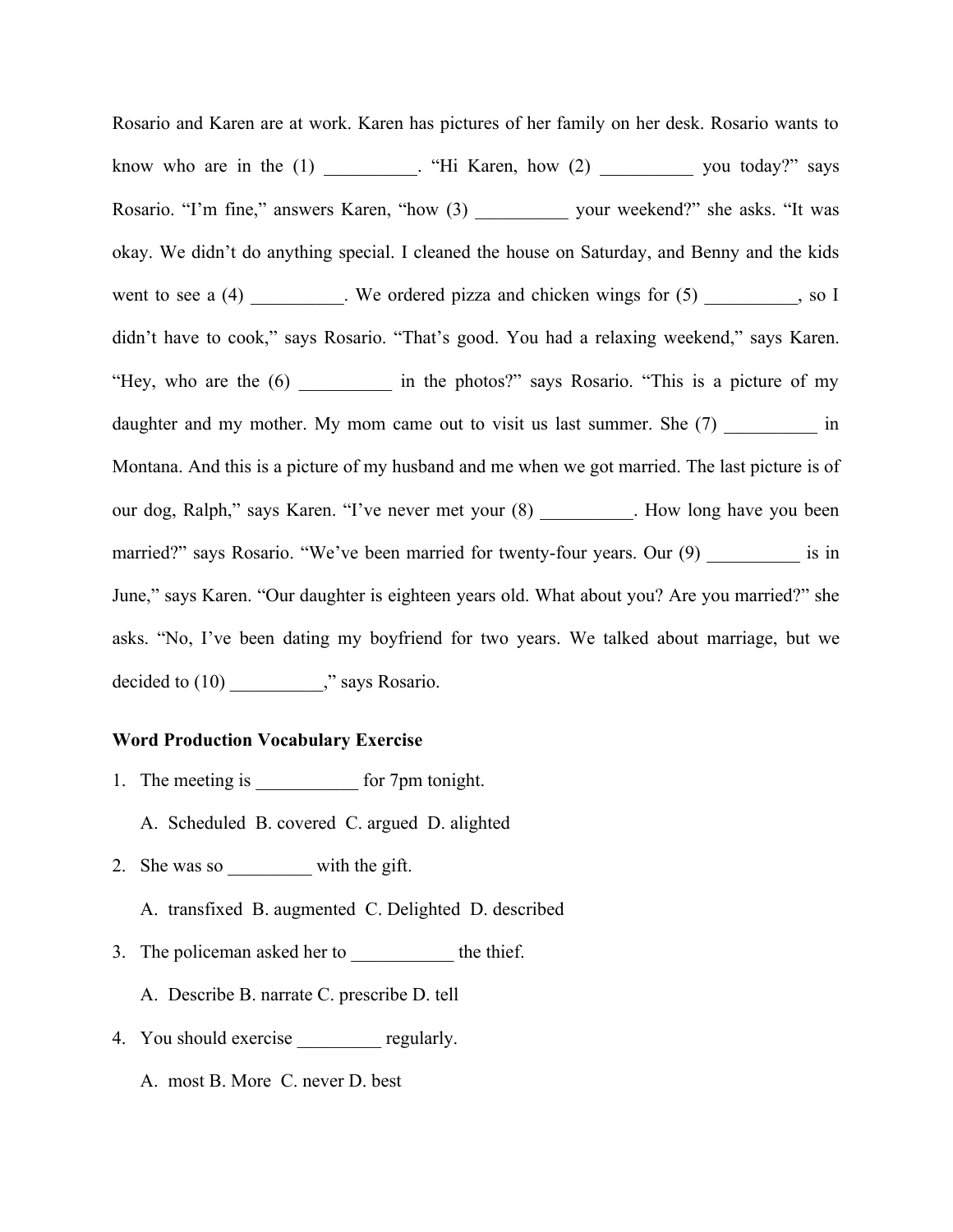- 5. I have to meet your parent for the \_\_\_\_\_\_\_\_\_\_\_\_.
	- A. setting B. workings C. alternative D. Arrangement

### **Word Structure Exercise**

*Adapted from www.ingleseemilano.it/pdf/esl-exam-b1*

1. I'm not sure this is the size. Can I try \_\_\_\_\_ to see if it fits?

A. on it B. it up C. It on D. out it

2. The brochures by a printer.

A. is produced B. Are produced C. are producing D. has been produced

- 3. He began driving six hours ago. He \_\_\_\_\_\_\_.
	- A. has driven since six hours B. has been driven for six hours C. Has been driving for six hours D. is driving for six hours

4. The soldiers out the officer's orders

A. put B. Carried C. got D. took

5. Although he had little money, he offered to pay for her lunch. In spite \_\_\_\_ little money, he offered to pay for her lunch.

A. of have B. to have C. he had D. Of having

# **Listening and Speaking Parts**

Imagine a celebrity coming to your country to interview random people and you were selected and asked the following questions.

**Question 1**: What do you do in your free time?